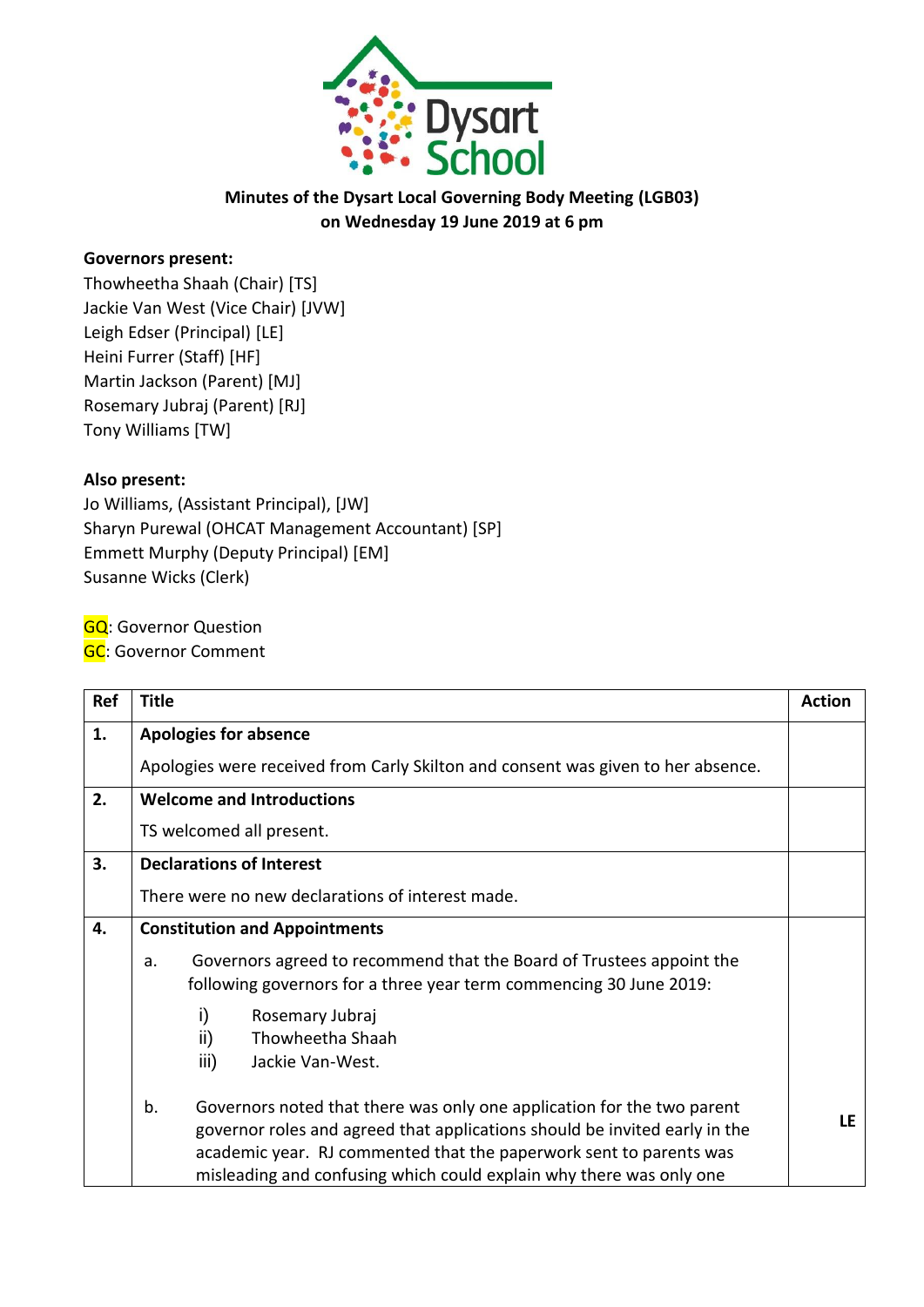|    |                | application. The clerk confirmed that RJ's feedback had been taken into<br>account and the letter would be clearer in future.                                                                                                                                                                                                                                                                                                                                                                                                                                                                                                                                                                                                                                      |           |
|----|----------------|--------------------------------------------------------------------------------------------------------------------------------------------------------------------------------------------------------------------------------------------------------------------------------------------------------------------------------------------------------------------------------------------------------------------------------------------------------------------------------------------------------------------------------------------------------------------------------------------------------------------------------------------------------------------------------------------------------------------------------------------------------------------|-----------|
|    | c.             | Governors noted that this was the last meeting for Martin Jackson and<br>thanked him for his work as a governor.                                                                                                                                                                                                                                                                                                                                                                                                                                                                                                                                                                                                                                                   |           |
|    | d.             | HF advised that he had submitted an application for the staff governor role<br>just prior to the meeting and the clerk undertook to pick it up after the<br>meeting.                                                                                                                                                                                                                                                                                                                                                                                                                                                                                                                                                                                               | <b>SW</b> |
| 5. |                | Mental Health and Wellbeing (MHW) Award                                                                                                                                                                                                                                                                                                                                                                                                                                                                                                                                                                                                                                                                                                                            |           |
|    |                | JW delivered a detailed presentation on the school's progress towards the<br>Wellbeing Award for Schools as well as updating Governors on the work done over<br>the last three years in this area in order to integrate MHW into the curriculum and<br>to raise the profile of the issue across the school. Her presentation included:                                                                                                                                                                                                                                                                                                                                                                                                                             |           |
|    | $\bullet$<br>٠ | a timeline of the school's MHW journey;<br>a description of Emotional Wellbeing;<br>an explanation of the Award;<br>the reasons for the school's application;<br>how the school has worked towards the Award;<br>lessons already learned;<br>longer-term plans.                                                                                                                                                                                                                                                                                                                                                                                                                                                                                                    |           |
|    |                | JW explained that the aim of the Wellbeing Award for Schools is to integrate mental<br>wellbeing into the culture of the school, and to identify what steps are needed now<br>and into the future to ensure the school continues to evolve in this area.                                                                                                                                                                                                                                                                                                                                                                                                                                                                                                           |           |
|    |                | JW advised that the Change Team is quite large so has been split into three hubs,<br>each with a hub leader who meets regularly with JW. She highlighted that a number<br>of people have been keen to be involved which is very positive. For example the<br>Parent Hub met earlier in the day and 22 parents attended, including some who<br>have been previously hard to reach. She also emphasised the importance of pupil<br>voice and the need to take on board the views of students to inform the direction<br>and purpose of the Pupil Hub, and advised that she has been in contact with the<br>Anna Freud Centre about a research project to develop pupil voice. Governors<br>noted the plan to retain the hubs even after the Award has been achieved. |           |
|    |                | <b>GQ</b> : When the Award will be completed?                                                                                                                                                                                                                                                                                                                                                                                                                                                                                                                                                                                                                                                                                                                      |           |
|    |                | JW explained that it must be completed within a year, so by March 2020, after<br>which an external verifier will visit the school.                                                                                                                                                                                                                                                                                                                                                                                                                                                                                                                                                                                                                                 |           |
|    |                | GQ: How does working towards the Award tie in with safeguarding?                                                                                                                                                                                                                                                                                                                                                                                                                                                                                                                                                                                                                                                                                                   |           |
|    | place.         | EM explained that the work being done dovetails with Safeguarding as it contributes<br>to the wellbeing of students. JW added that when issues arise with a pupil, JW will<br>advise who has had an input from a mental health perspective. LE explained the<br>nature and purpose of fortnightly Safeguarding BAG meetings (Blue Amber Green)<br>at which every child is discussed in order to ensure the support they need is in                                                                                                                                                                                                                                                                                                                                 |           |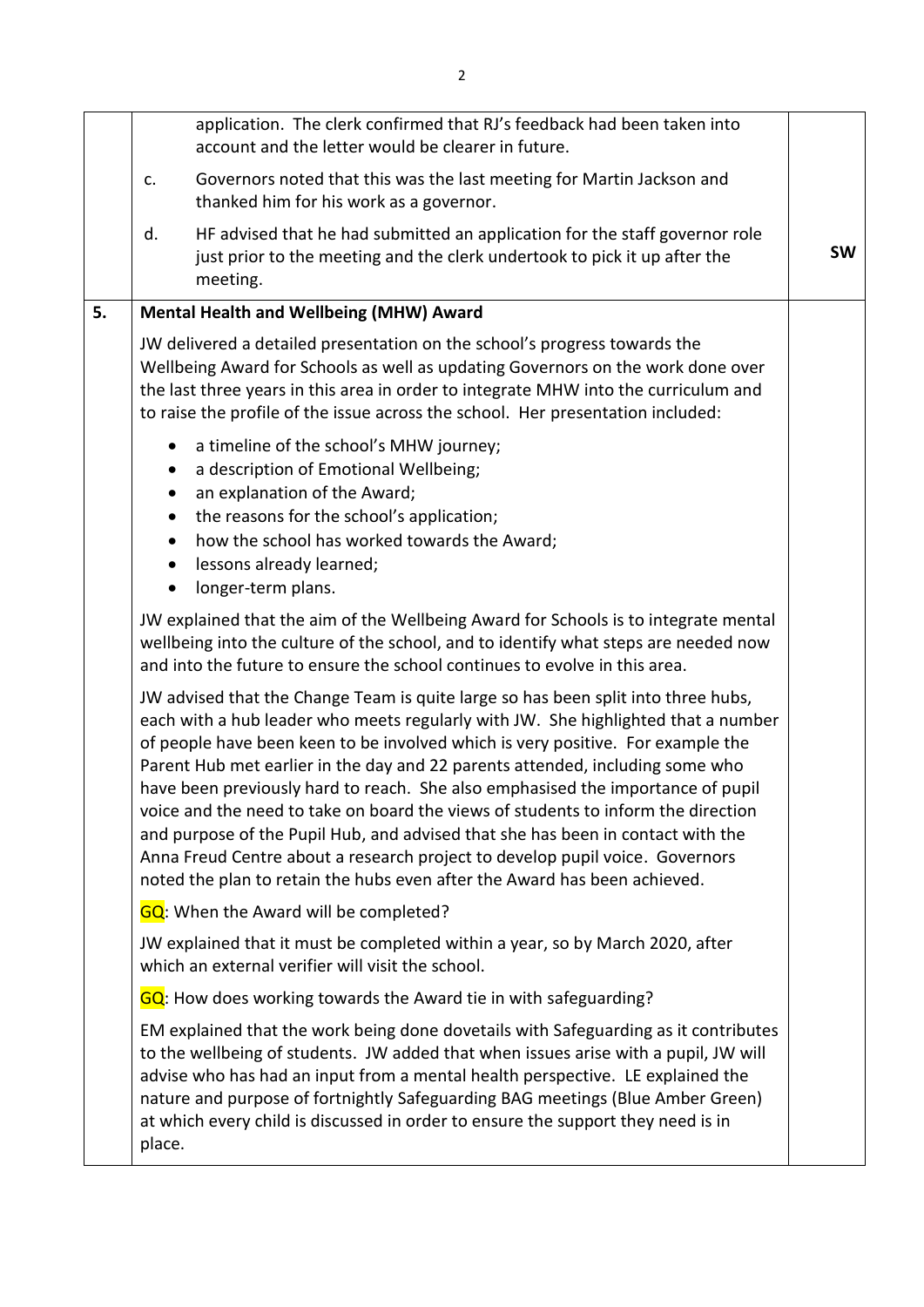|       | GQ: How do children access the Nest and Cocoon?                                                                                                                                                                                                                                                                                                                                                                                                                                                                                                                                                                                                                                            |  |
|-------|--------------------------------------------------------------------------------------------------------------------------------------------------------------------------------------------------------------------------------------------------------------------------------------------------------------------------------------------------------------------------------------------------------------------------------------------------------------------------------------------------------------------------------------------------------------------------------------------------------------------------------------------------------------------------------------------|--|
|       | JW explained that the Nest is led by an STA, and specific outcomes are set for<br>children, which are assessed after a term. For Cocoon, the STA leading it is class<br>based as well, but it is hoped that she will be able to come out of class for additional<br>days. LE highlighted the need to ensure that the children move on and others access<br>them and advised that reactive time was incorporated into the timetable, to provide<br>targeted support where needed. JW added that much of the work is continued in<br>class.                                                                                                                                                  |  |
|       | GC: Governors welcomed the synergy between this Award and the Parent<br>Partnership Award.                                                                                                                                                                                                                                                                                                                                                                                                                                                                                                                                                                                                 |  |
|       | GQ: How is the Award funded? Will it be covered by the forthcoming Government<br>funding to be made available for mental health support?                                                                                                                                                                                                                                                                                                                                                                                                                                                                                                                                                   |  |
|       | JW advised that the school is funding the Award but are taking part in the Mental<br>Health Trailblazer pilot, funded by the CCG.                                                                                                                                                                                                                                                                                                                                                                                                                                                                                                                                                          |  |
|       | On behalf of the LGB the Chair signed a Statement of Commitment to achieve the<br>Award.                                                                                                                                                                                                                                                                                                                                                                                                                                                                                                                                                                                                   |  |
|       | LE highlighted how other schools are increasingly keen to learn from this school's<br>expertise and success and noted the need for her to think about how to develop an<br>outreach offer, and to charge for it appropriately. She advised that other schools<br>are interested to learn about the social skills programme (Zippy's Friends) as well as<br>the Rainbow curriculum. In addition, school staff are increasingly asked to present<br>at conferences, so the school would like to recruit a new member of staff to provide<br>high quality cover for those staff undertaking the outreach work. Governors noted<br>that this is included in the school development plan (SDP). |  |
| 6(i). | <b>Finance and Funding</b>                                                                                                                                                                                                                                                                                                                                                                                                                                                                                                                                                                                                                                                                 |  |
|       | <b>Management Accounts</b>                                                                                                                                                                                                                                                                                                                                                                                                                                                                                                                                                                                                                                                                 |  |
|       | SP tabled the Management Accounts report to April 2019 and apologised for the<br>delay in issuing the report. Governors agreed that in future all reports should be<br>circulated at least a week before the meeting. At the request of the LGB, SP<br>presented the report and matters discussed are detailed below.                                                                                                                                                                                                                                                                                                                                                                      |  |
|       | The total income will be £300K ahead of forecast by year-end due to the additional<br>students on roll and due to changes in banding, as all new students are assumed to<br>be on the lowest band, which can change through the year. The forecast year end<br>position is a £56K surplus, with £63,500 being added to the reserves.                                                                                                                                                                                                                                                                                                                                                       |  |
|       | Salary costs are higher than budgeted, due to the increased student numbers.                                                                                                                                                                                                                                                                                                                                                                                                                                                                                                                                                                                                               |  |
|       | GQ: Why was the electricity budget overspent by £5K?                                                                                                                                                                                                                                                                                                                                                                                                                                                                                                                                                                                                                                       |  |
|       | SP explained that at the time the budget was set, not all bills had been received, but<br>now they have the budget will be more accurate next year.                                                                                                                                                                                                                                                                                                                                                                                                                                                                                                                                        |  |
|       | The cash balance position is 80 days against a Trust target of 45 days and the<br>reserves will be 69 days by year-end against a Trust target of 90 days.                                                                                                                                                                                                                                                                                                                                                                                                                                                                                                                                  |  |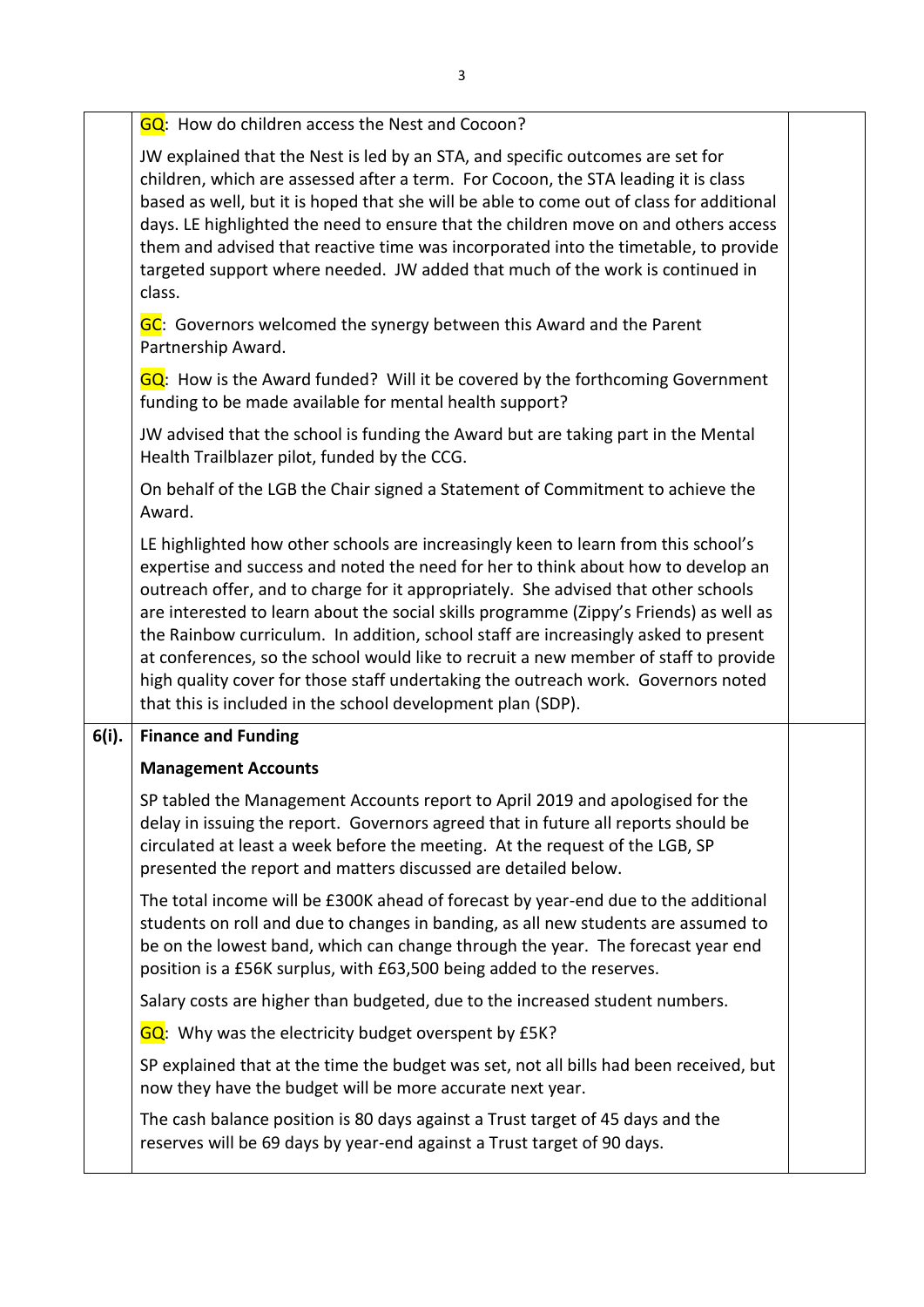|       | GQ: Should the cash balances should be adjusted given that they are above the<br>Trust's target levels?                                                                                                                                                                                                                                            |           |
|-------|----------------------------------------------------------------------------------------------------------------------------------------------------------------------------------------------------------------------------------------------------------------------------------------------------------------------------------------------------|-----------|
|       | SP explained that when they go over a certain level, the Trust's policy is to deposit<br>some in a 60 day savings account which will be done over the summer when<br>expenditure is at lowest levels.                                                                                                                                              |           |
|       | $GQ$ : Does the school plan to spend any of the money?                                                                                                                                                                                                                                                                                             |           |
|       | LE explained that the planned works over the summer will be covered by the capital<br>budget. She also reassured Governors that there had been no negative impact on<br>the school in achieving the current budget position, and pointed out that it takes up<br>to a term to assess students and ensure they are in the appropriate funding band. |           |
|       | LE advised that she has consulted with the Deputy CEO about the use of reserves for<br>a couple of pilot projects, which would then be built into the budget for the future if<br>they had an impact.                                                                                                                                              |           |
|       | GC: A governor noted his concern about the risks inherent in keeping all monies in<br>one account, given FCA advice to diversify across different banks to safeguard the<br>funds in the event of a financial crisis. SP undertook to investigate the Trust's policy<br>in that regard.                                                            | <b>SP</b> |
|       | The LGB requested that future reports contain a one page narrative summary of<br>headline information.                                                                                                                                                                                                                                             | <b>SP</b> |
|       | Report received.                                                                                                                                                                                                                                                                                                                                   |           |
| 6(ii) | <b>Budget 2019-20</b>                                                                                                                                                                                                                                                                                                                              |           |
|       |                                                                                                                                                                                                                                                                                                                                                    |           |
|       | SP tabled the report, emphasising that it was still in draft, although any changes<br>made were likely to be minimal. SP presented the report and matters discussed are<br>detailed below.                                                                                                                                                         |           |
|       | A break-even budget has been set with a surplus of £5K, but as new students have<br>been set at the lowest band rate for funding (as in previous years) increased income<br>is expected.                                                                                                                                                           |           |
|       | The target set for staffing is 74% of the total budget. All other expenses have been<br>slightly adjusted.                                                                                                                                                                                                                                         |           |
|       | The reserves by year end should be at 73 days and cash position of 91 days (against<br>a revised Trust target of 60 days for 19-20 for all schools).                                                                                                                                                                                               |           |
|       | SP highlighted the assumptions made when setting the draft budget, in particular<br>the increased Teacher Pension costs, which would be paid by Central Government<br>next year, but after that would have to be incorporated into the school's budget at a<br>cost of around £55K per annum.                                                      |           |
|       | With regard to the Service Level Agreements (SLA) listed within the report, LE<br>explained the support that is given through the core charge.                                                                                                                                                                                                     |           |
|       | GQ: Are there KPI for the SLA against which the school can ensure they are<br>receiving a high quality service and value for money?                                                                                                                                                                                                                |           |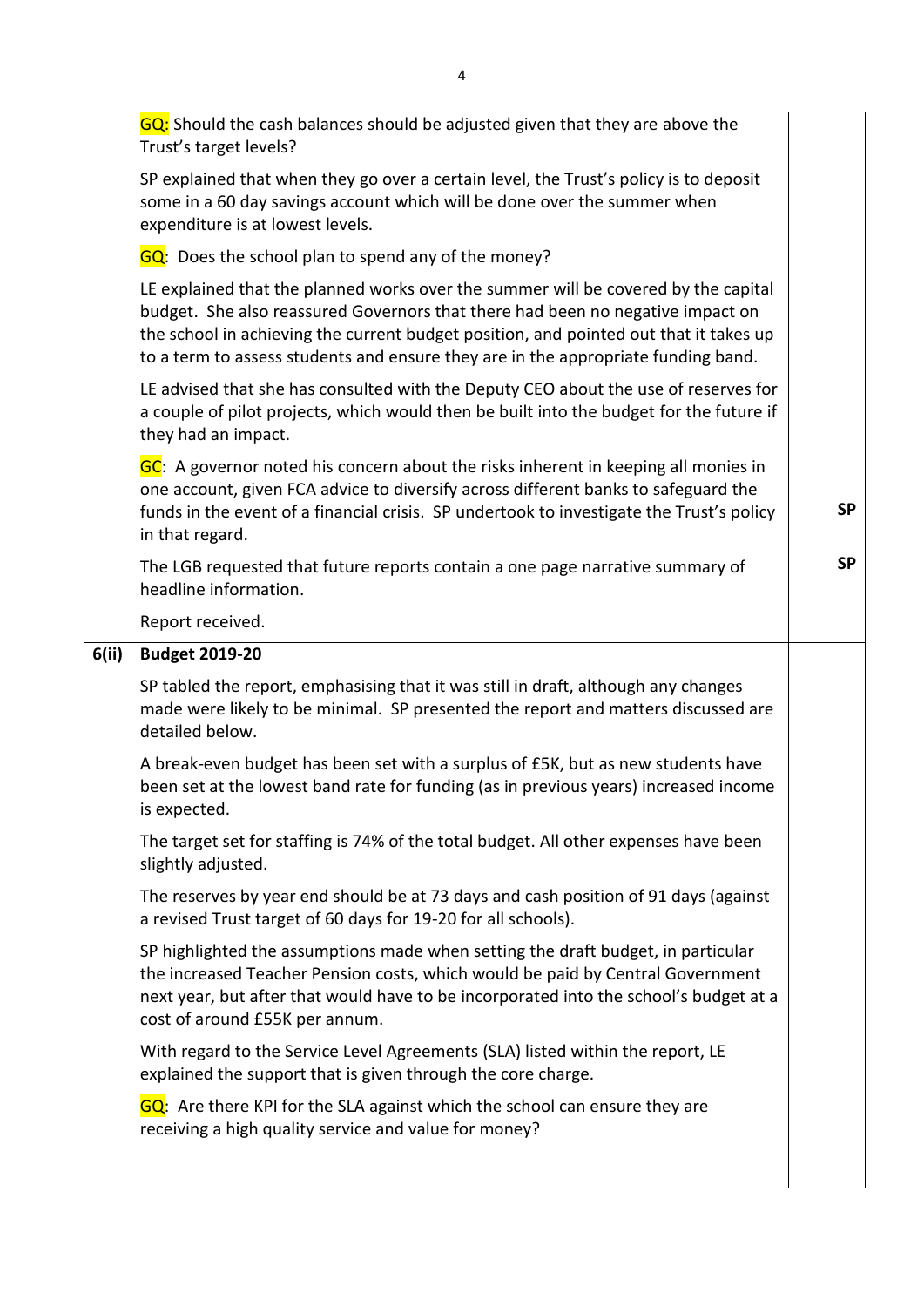|     |     | LE responded that the SLA for each service sets out what the school can expect and<br>where it has fallen short, she has provided feedback. SP added that in some<br>circumstances the school can request a refund on the charge and communication is<br>encouraged between schools and Trust staff to ensure a good working relationship.                                                                                                                                                                                                                                     |           |
|-----|-----|--------------------------------------------------------------------------------------------------------------------------------------------------------------------------------------------------------------------------------------------------------------------------------------------------------------------------------------------------------------------------------------------------------------------------------------------------------------------------------------------------------------------------------------------------------------------------------|-----------|
|     |     | GQ: Are the SLA periodically reviewed and can schools purchase the services from<br>elsewhere?                                                                                                                                                                                                                                                                                                                                                                                                                                                                                 |           |
|     |     | SP advised that they are reviewed annually and schools are free to procure services<br>from other providers.                                                                                                                                                                                                                                                                                                                                                                                                                                                                   |           |
|     |     | GQ: Has the budget had been set in the context of the SDP?                                                                                                                                                                                                                                                                                                                                                                                                                                                                                                                     |           |
|     |     | LE confirmed that she and the SLT would review the SDP next term. It was noted<br>that that the SDP should drive the budget and not the other way around and<br>Governors suggested that for future years, the timetable for SDP review should be<br>adjusted to fit in with the budget setting process. In response, LE advised that the<br>SDP takes a much longer view than one year and is always at the forefront of budget<br>setting, and Governors agreed that they should take a strategic long term view on<br>where the school wants to be in three and five years. |           |
|     |     | It was agreed that Governors would receive the three year budget at their next<br>meeting.                                                                                                                                                                                                                                                                                                                                                                                                                                                                                     | <b>SP</b> |
|     |     | Report received.                                                                                                                                                                                                                                                                                                                                                                                                                                                                                                                                                               |           |
| 7.  |     | Minutes of the last meeting                                                                                                                                                                                                                                                                                                                                                                                                                                                                                                                                                    |           |
|     |     | The minutes of the meeting held on 6 March 2019 were agreed as an accurate<br>record.                                                                                                                                                                                                                                                                                                                                                                                                                                                                                          |           |
|     |     | The confidential minute of the meeting held on 6 March 2019 was agreed as an<br>accurate record.                                                                                                                                                                                                                                                                                                                                                                                                                                                                               |           |
| 8.  |     | <b>Matters Arising</b>                                                                                                                                                                                                                                                                                                                                                                                                                                                                                                                                                         |           |
|     | Ť   | SW undertook to chase those Governors who have not yet completed a<br>Declaration of Interest form.                                                                                                                                                                                                                                                                                                                                                                                                                                                                            | <b>SW</b> |
|     | ij. | SW undertook to seek clarity on the £1.9K spent on IT hardware.                                                                                                                                                                                                                                                                                                                                                                                                                                                                                                                | <b>SW</b> |
|     | iii | LE outlined measures in place to mitigate the overspend on premises costs.                                                                                                                                                                                                                                                                                                                                                                                                                                                                                                     |           |
|     | iv  | SW asked all Governors to check if they could log into their school email and the<br>Governor Portal and to let her know if they could not. HF encouraged all to<br>change their password, given recent phishing attacks on OHCAT networks.                                                                                                                                                                                                                                                                                                                                    | All       |
|     | V   | LE advised that swimming pool renovations had been deferred to next summer<br>due to the challenge in finding contractors who can carry out the works.                                                                                                                                                                                                                                                                                                                                                                                                                         |           |
|     | Vİ  | SW advised that the next Governor Conference would take place on 11 October<br>at Sandown Racecourse.                                                                                                                                                                                                                                                                                                                                                                                                                                                                          |           |
| 9a. |     | <b>Principal's Report</b>                                                                                                                                                                                                                                                                                                                                                                                                                                                                                                                                                      |           |
|     |     | LE presented her report and welcomed comments and questions. Matters discussed<br>are detailed below.                                                                                                                                                                                                                                                                                                                                                                                                                                                                          |           |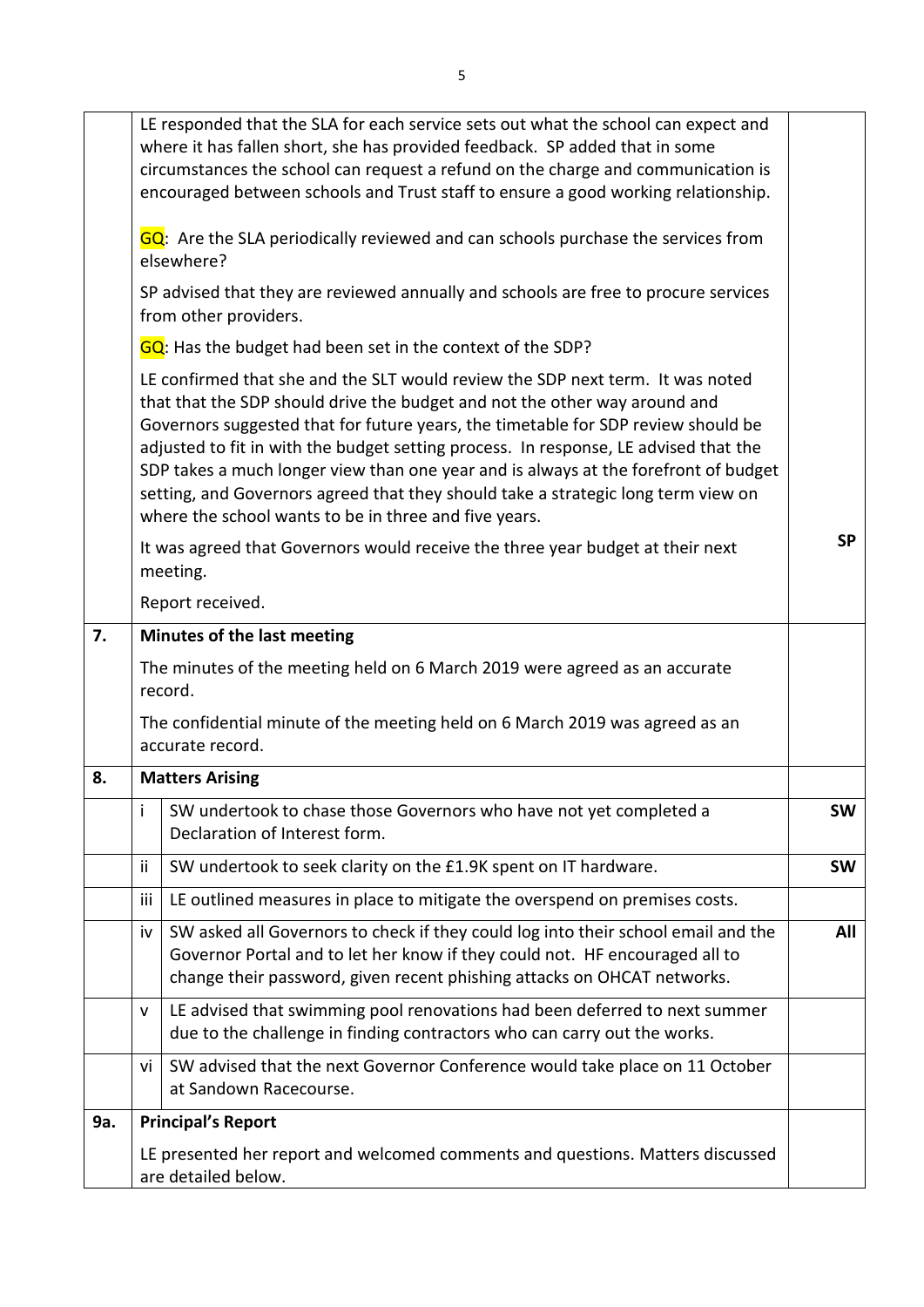|     | Governors noted that the number of teachers evaluated as outstanding had<br>dropped from 13 to 9 and LE expressed confidence that the school remains<br>Outstanding.                                                                                                                                                                                                                                                                                      |  |
|-----|-----------------------------------------------------------------------------------------------------------------------------------------------------------------------------------------------------------------------------------------------------------------------------------------------------------------------------------------------------------------------------------------------------------------------------------------------------------|--|
|     | GQ: Are there any reasons for the drop?                                                                                                                                                                                                                                                                                                                                                                                                                   |  |
|     | LE advised that some staff are still getting to grips with the assessment app. She<br>advised that most staff have reacted positively to the increased emphasis on<br>reflective practice and providing feedback to each other. EM outlined the aim to<br>develop a culture wherein staff feel confident to have open conversations with each<br>other.                                                                                                   |  |
|     | LE reassured Governors that all staff are knowledgeable about the curriculum,<br>particularly teaching staff, and this will be particularly beneficial when the new<br>Ofsted framework is introduced.                                                                                                                                                                                                                                                    |  |
|     | Governors asked for further details about the safeguarding incident, and in<br>particular whether the risk assessment had been incorrect to let the child ride a<br>bicycle in the park. LE explained that the bike should have been speed-limited and it<br>had not been and the student was taking a break from cycling. She also noted that<br>staff acted appropriately at the time and the people involved understand that it was<br>not deliberate. |  |
|     | LE undertook to recirculate the report with updated Safeguarding data and school<br>events information. [Clerk's Note: updated report circulated on 24.06.19].                                                                                                                                                                                                                                                                                            |  |
|     | Report received.                                                                                                                                                                                                                                                                                                                                                                                                                                          |  |
| 9b. | <b>Dashboard</b>                                                                                                                                                                                                                                                                                                                                                                                                                                          |  |
|     | Governors received the Dashboard.                                                                                                                                                                                                                                                                                                                                                                                                                         |  |
| 10. | <b>Governor Visits</b>                                                                                                                                                                                                                                                                                                                                                                                                                                    |  |
| i.  | Portfolio reports                                                                                                                                                                                                                                                                                                                                                                                                                                         |  |
|     | <b>Ethos, Vision and Strategy</b>                                                                                                                                                                                                                                                                                                                                                                                                                         |  |
|     | Governors received the report.                                                                                                                                                                                                                                                                                                                                                                                                                            |  |
|     | <b>Teaching and Learning</b>                                                                                                                                                                                                                                                                                                                                                                                                                              |  |
|     | Governors requested an update on teacher stress levels, which were discussed at<br>the spring meeting and LE advised that levels fluctuate over the academic year, and<br>support is given where needed. JVW added that a working group has been formed<br>in OHCAT to oversee a mental health support structure, with input from the<br>Occupational Health Nurse.                                                                                       |  |
|     | Governors received the report.                                                                                                                                                                                                                                                                                                                                                                                                                            |  |
|     | <b>Health &amp; Safety, Child Protection and Safeguarding</b>                                                                                                                                                                                                                                                                                                                                                                                             |  |
|     | JWV highlighted how impressed she had been by the student ambassador who took<br>the lead on her learning walk, and extended congratulations to EM for the work the<br>school has done in this area.                                                                                                                                                                                                                                                      |  |
|     | Report received.                                                                                                                                                                                                                                                                                                                                                                                                                                          |  |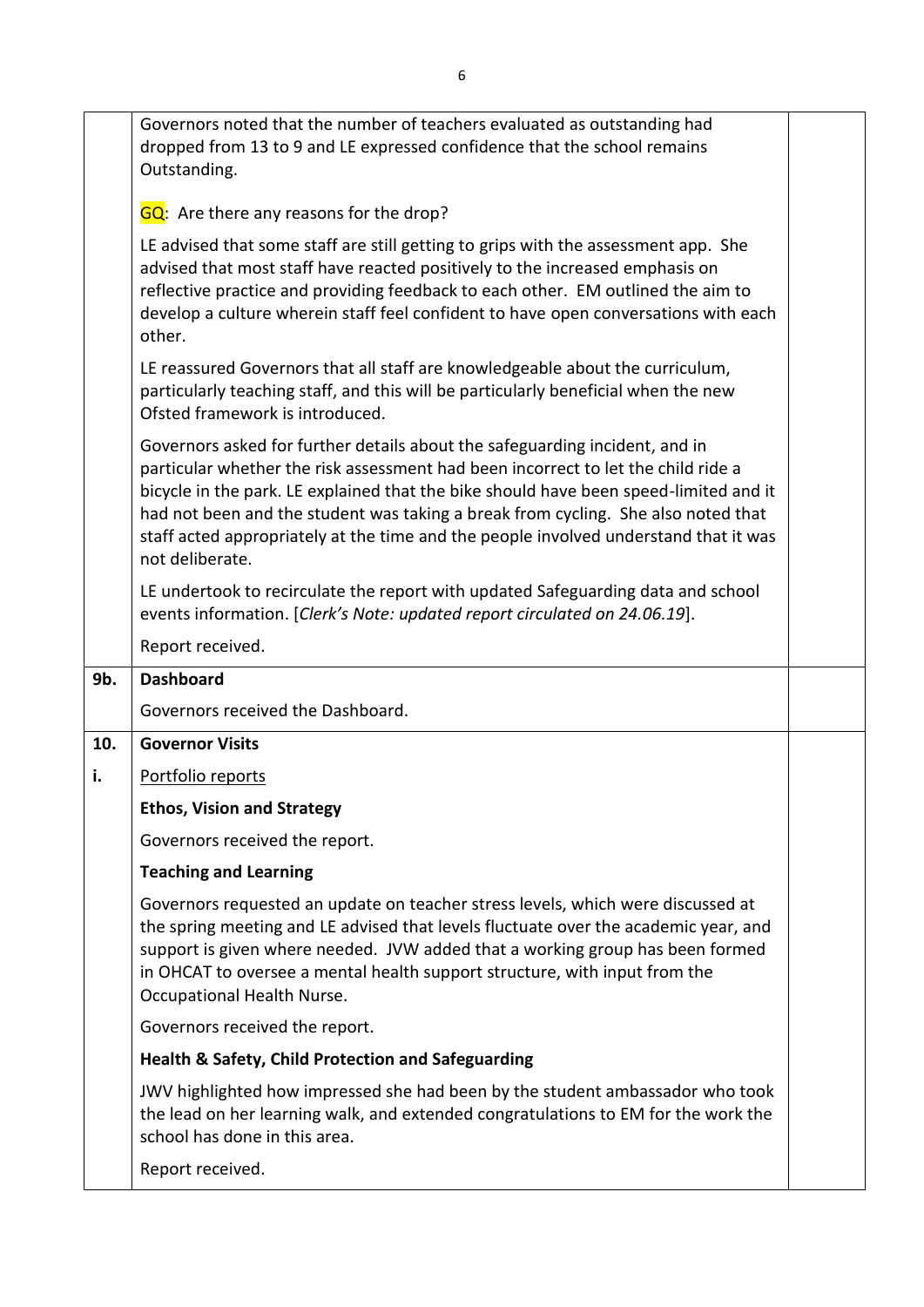|     | <b>Finance and resources</b>                                                                                                                                                                                                                                                            |       |
|-----|-----------------------------------------------------------------------------------------------------------------------------------------------------------------------------------------------------------------------------------------------------------------------------------------|-------|
|     | TW advised that the portfolio meeting had been rescheduled and that he had raised<br>any pertinent issues already.                                                                                                                                                                      |       |
|     | <b>HR and Organisational Development</b>                                                                                                                                                                                                                                                |       |
|     | Report received.                                                                                                                                                                                                                                                                        |       |
|     | <b>Business Development and Marketing</b>                                                                                                                                                                                                                                               |       |
|     | LE updated the LGB on the development of the home/school app and advised that<br>some families are trialling it, with a view to a roll-out at some point next term. She<br>emphasised that parents need to get used to information being updated in line with<br>each child's progress. |       |
|     | Report received.                                                                                                                                                                                                                                                                        |       |
| ii. | Other visit reports                                                                                                                                                                                                                                                                     |       |
|     | None to report.                                                                                                                                                                                                                                                                         |       |
| 11. | <b>Governor Training and Development</b>                                                                                                                                                                                                                                                |       |
|     | Governors noted the forthcoming OHCAT Governor Conference on 11 October 2019<br>at Sandown Racecourse.                                                                                                                                                                                  |       |
| 12. | <b>Equality and Diversity report</b>                                                                                                                                                                                                                                                    |       |
|     | It was noted that 92% of staff are white and LE advised that this position reflects the<br>demographic in this area and there is likely to be a similar picture in most Kingston<br>and Richmond schools.                                                                               |       |
|     | It was agreed to add the update on progress towards the equality objectives and<br>outcomes to the agenda for the next meeting.                                                                                                                                                         | SW/LE |
|     | Report received.                                                                                                                                                                                                                                                                        |       |
| 13. | <b>Policies and Procedures</b>                                                                                                                                                                                                                                                          |       |
|     | Governors noted the OHC&AT policies and procedures that had been approved by<br>the Family Board.                                                                                                                                                                                       |       |
| 14. | <b>OHC&amp;AT Governance Documentation</b>                                                                                                                                                                                                                                              |       |
|     | Noted.                                                                                                                                                                                                                                                                                  |       |
| 15. | <b>Consultation on Revised Ofsted Inspection Framework</b>                                                                                                                                                                                                                              |       |
|     | Governors noted the summary document that had been circulated prior to the<br>meeting and suggested that a brief presentation would be useful.                                                                                                                                          |       |
|     | LE reassured Governors that the school's work on the curriculum has prepared them<br>very well for the new framework but noted her concern at Ofsted's refusal to<br>consider internal data, given the lack of external data that is applicable for special<br>schools                  |       |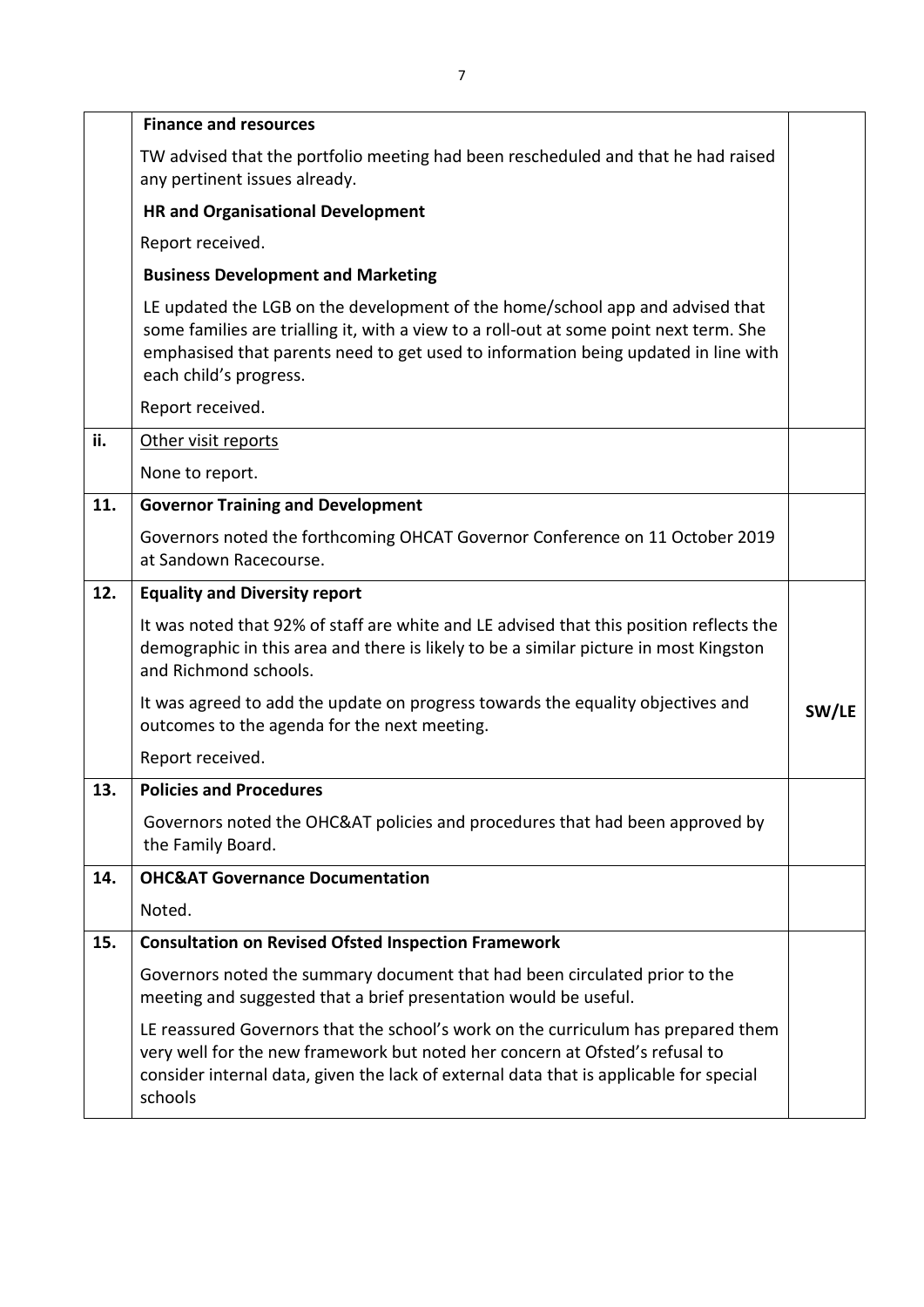| 16. | <b>Governance Handbook</b>                                                                                                                                                                                                                                                                                                                                         |  |
|-----|--------------------------------------------------------------------------------------------------------------------------------------------------------------------------------------------------------------------------------------------------------------------------------------------------------------------------------------------------------------------|--|
|     | Governors noted the summary document that had been circulated prior to the<br>meeting.                                                                                                                                                                                                                                                                             |  |
|     | GQ: How is the school progressing towards delivering the new Government<br>guidance on the provision of Relationships and Sex Education?                                                                                                                                                                                                                           |  |
|     | LE advised that staff training is booked in February in order to consider how to<br>deliver this through the curriculum and in the appropriate context. She also noted<br>the need to work with families and to ensure that staff mirror the language used at<br>home.                                                                                             |  |
| 17. | <b>Approval of Term Dates 2020-21</b>                                                                                                                                                                                                                                                                                                                              |  |
|     | Governors approved the term dates for the academic year 2020-21.                                                                                                                                                                                                                                                                                                   |  |
| 18. | Any other business                                                                                                                                                                                                                                                                                                                                                 |  |
|     | LE updated the LGB on progress of the opening of a satellite provision on the<br>Tolworth Junior School site and advised that there will be eight students on site,<br>with good collaboration across the two schools. She advised that applications for a<br>new Lead Teacher have been received and asked for assistance from a Governor<br>with the interviews. |  |
| 19. | <b>Term Dates</b>                                                                                                                                                                                                                                                                                                                                                  |  |
|     | Governors approved the term dates for 2020-21.                                                                                                                                                                                                                                                                                                                     |  |
| 20. | <b>Dates of future meetings</b>                                                                                                                                                                                                                                                                                                                                    |  |
|     | Governors agreed to meet on:                                                                                                                                                                                                                                                                                                                                       |  |
|     | 13 November 2019                                                                                                                                                                                                                                                                                                                                                   |  |
|     | 11 March 2020<br>17 June 2020.                                                                                                                                                                                                                                                                                                                                     |  |
| 21. | Confidentiality                                                                                                                                                                                                                                                                                                                                                    |  |
|     | Governors agreed that RJ's portfolio report should remain confidential.                                                                                                                                                                                                                                                                                            |  |

## **The meeting ended at 8.30 pm.**

# **Minutes signed by Chair: \_\_\_\_\_\_\_\_\_\_\_\_\_\_\_\_\_\_\_\_\_\_\_\_\_\_\_\_\_\_\_\_\_\_\_\_\_\_\_\_\_\_ Date: \_\_\_\_\_\_\_\_\_\_\_\_**

| Agenda | <b>Action</b>                                                                | <b>Action</b> |
|--------|------------------------------------------------------------------------------|---------------|
| item   |                                                                              | By            |
| 4b     | Invite applications for Parent Governor vacancy in September                 | LE.           |
| 4d     | Pick up HF's application for Staff Governor role                             | <b>Clerk</b>  |
| 6(i)   | Investigate the Trust's policy with regard to diversification of funds       | <b>SP</b>     |
| 6(i)   | Future finance reports to include a one page summary of headline information | <b>SP</b>     |
| 6(ii)  | Governors to receive the three-year budget at their November meeting         | <b>SP</b>     |
| 8(i)   | Clerk to chase those governors who have not completed a D of I form          | <b>Clerk</b>  |
| 8(ii)  | Clerk to check with Finance about £1.9K spent on IT hardware                 | <b>Clerk</b>  |